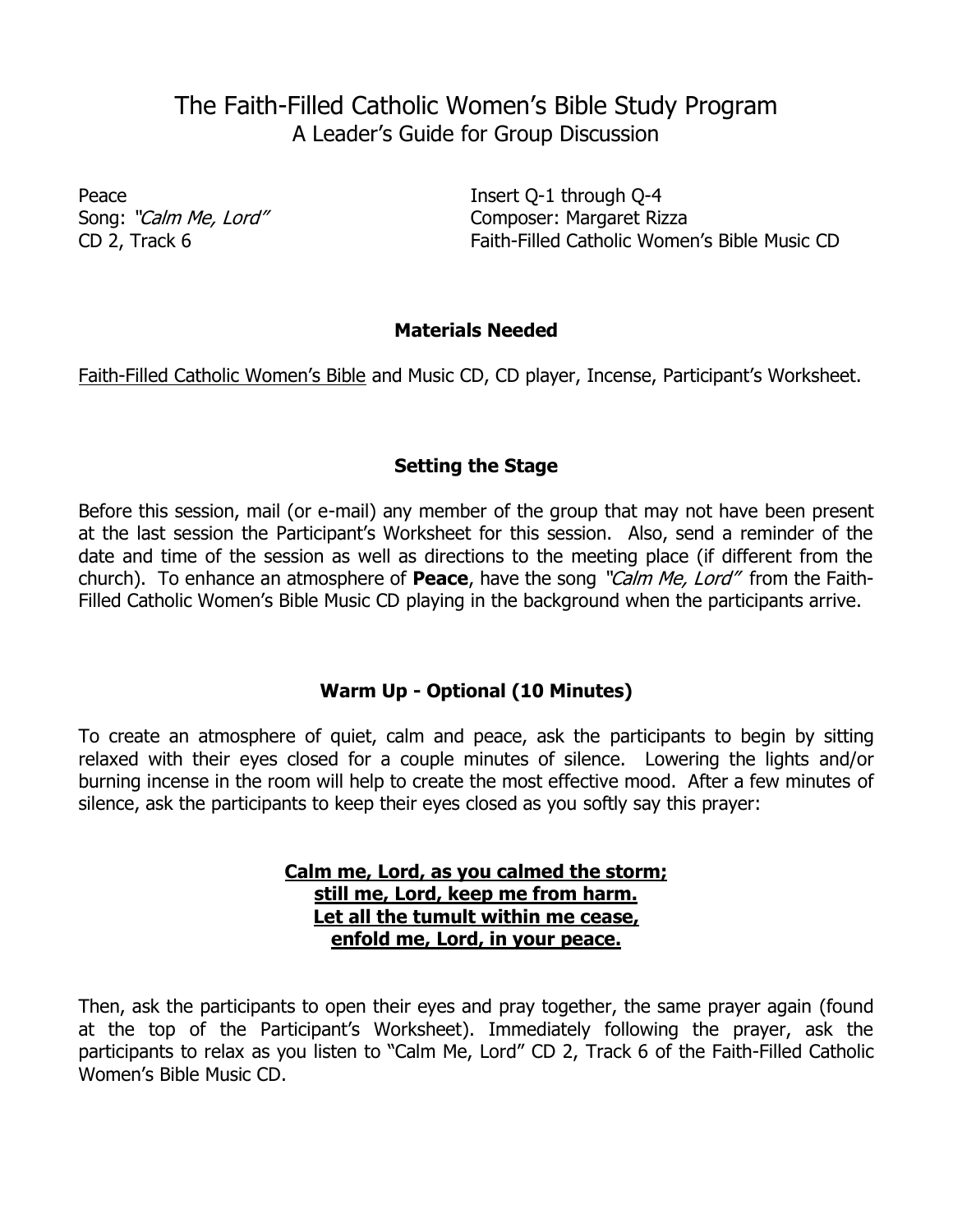# **Opening Discussion (15 minutes)**

Moving around the group, have each participant share her answers to the following questions:

What is peace? Have you ever felt truly at peace? What is the opposite of peace in your life? What causes you to worry and have anxiety?

# **Spiritual Awakening - Opening Prayer**

Pray together the **Prayer** at the top of insert page Q-2.

## **Spiritual Awakening - Recognizing (10 minutes)**

Ask for volunteers to read aloud each of the Scripture passages in the **Recognizing** section of **Spiritual Awakening** on insert page Q-2. Remind the participants that each reader will pause for a few seconds of silence after each passage to allow anyone to offer any spontaneous thought, prayer, praise or thanksgiving that this Scripture might inspire.

# **Spiritual Awakening - Reflecting (15 minutes)**

Read **Philippians 4:4-9 (Page 298 NT)**. Ask the participants to share a recent time when they were worried or anxious and struggled to turn a concern over to God. Did they ultimately find peace? If so, how?

# **Faith In Action (20 minutes)**

Read the **Faith in Action** article "Winning at Practice" on insert page Q-4. Then, discuss as a group the following questions: What is it that makes life sometimes seem like a series of races that must be won? What do you do to minimize stress and pressure in your life? Share with the group your experience with someone you know who seems at peace. Why do you think they feel that way?

#### **Group Prayer**

**Leader:** We offer our prayers, praises and petitions this week especially asking for Your blessing of peace in our lives: **enter aloud all individual intentions.** Heavenly Father, in Your infinite mercy, give us peace in our lives, peace in our families and peace in the world. We ask this in Jesus' name. Amen.